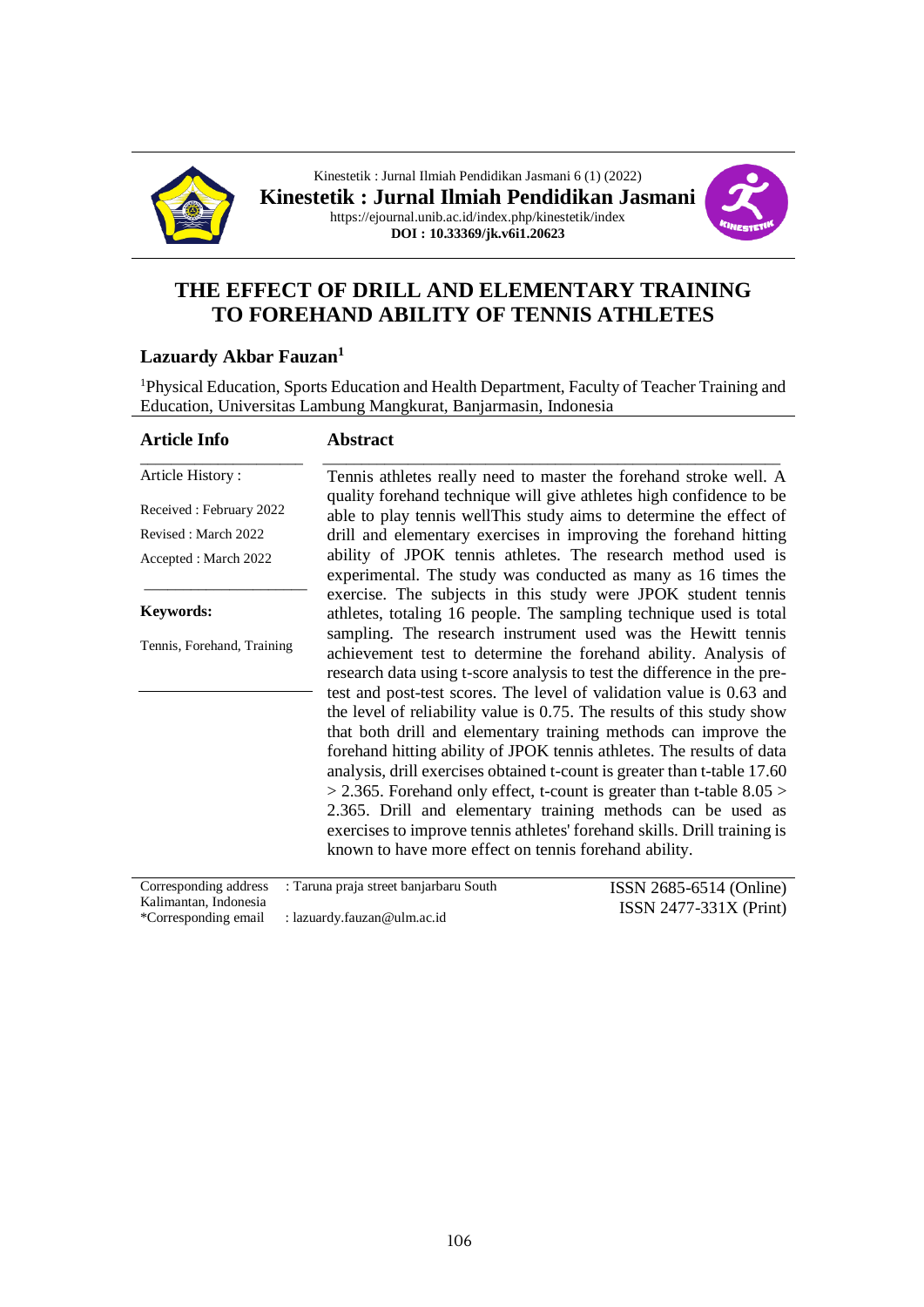### **INTRODUCTION**

Tennis is an individual sport. This game requires good basic technical skills as an indicator of mastery of the game. The basic techniques in tennis include: Forehand groundstroke, backhand groundstroke, Forehand volley, backhand volley and service (Brown, 2016). Basically, to become an athlete who is proficient in playing tennis, athletes are required to master all the basic techniques. However, in tennis, the forehand technique is the first technique that must be mastered before developing other techniques.

Forehand is one of the basic techniques in the game of tennis (Sianipar, 2019), (Ngatman & Sulistyatna, 2017), (Maulidin et al., 2020), (Fauzan & Sarmidi, 2020). The forehand can be the main stroke in the game. Forehand is a stroke that is often used by tennis athletes as the main stroke to defend and attack. This is because the results of the forehand stroke make the ball have a harder spin than the backhand shot (Evita, Yuniar; Subagio, 2016), (Alexandru et al., 2014). Many athletes use forehand strokes in the game. It can be observed that in tennis, forehand strokes are very common in tennis (Dewi Angraini, 2020) and half of all strokes in court tennis are forehand (Brown, 2016). The forehand is also the most effective shot to attack in tennis. A player uses forehand strokes to attack on the forehand and backhand sides. We can observe that there are players who always use forehand strokes even though the position of the ball that comes is on the backhand side.

In modern tennis, the forehand technique is the initial foundation that must be mastered by players (Sinulingga, Andrew Rinaldi & Nova, 2020), because if this punch is developed it will produce the most powerful blow. The power used to make a forehand shot and generated from this stroke is usually more maximal than a backhand shot. The result of the forehand hit makes the ball spin topspin aggressively, so this hit is very important because, namely: this punch is needed to attack with the forehand and backhand sides, this hit can be the main hit to make an attack, and is the most frequently used hit to do a smash. The key to success or sequence in order to be able to perform the forehand drive technique can be divided into three stages, namely: the preparation stage, the implementation stage (backswing and forward swing), and last stage (Mahendra, 2012).

Technical training in sports requires approaches and methods that are more effective and efficient. Technical training is a special exercise intended to form and develop motor habits or develop neuromuscular skills from each sport. Perfection in mastering the basic techniques of each movement is very important because it will determine the overall movement. Method of technical training according to Rothig & Grossing in (Syafruddin, 2012) can be distinguished based on two points of view, namely: (a) the view from the point of view of the person who trains or the athlete and (b) from the point of view of the coach or the person who coaches. If viewed from the point of view of people who practice or athletes, then the method of technical training can be divided into active training, observation training, and mental training.

One of the methods of active training is drill and elementary exercises. Drill drill is an exercise that is done repeatedly in earnest with the aim of strengthening an association or perfecting a skill so that it becomes permanent (Dwijaya et al., 2020). The advantage of the drill method exercise is that the athlete will have more time before hitting because the ball fed by the coach bounces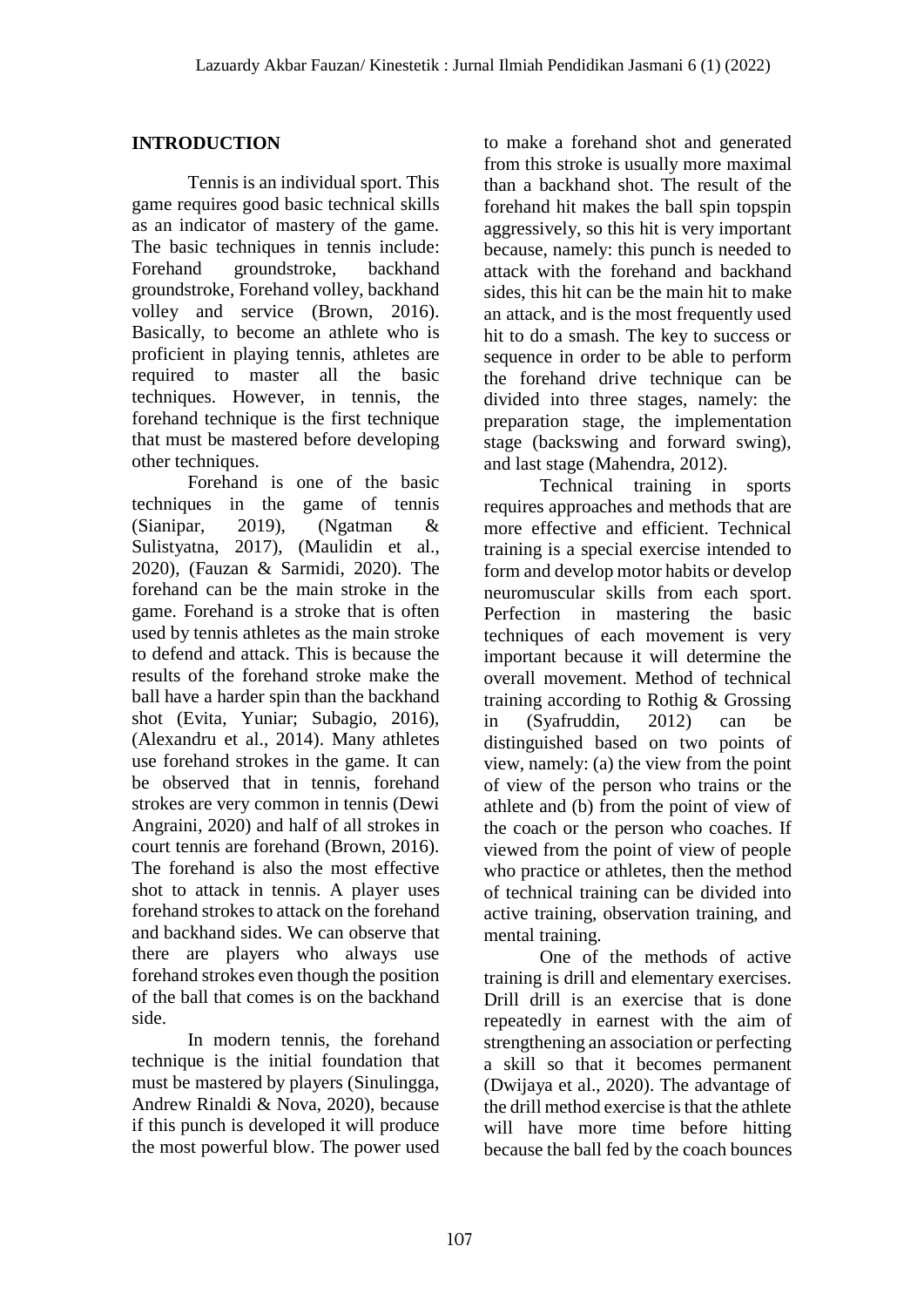more slowly (Gunarto & Adnyana, 2020). Having time to anticipate the arrival of the ball makes it easier for athletes to adjust their position before making a forehand shot. With drill exercises, athletes are given the opportunity to be able to make more strokes so that athletes have the opportunity to master the forehand strokes well. Elementary training is technical training in sports that is carried out part by part or the exercises carried out are separated into each part in technical training. Each movementelement must be mastered before proceeding to the next movement (Palmizal. A, 2020). Elementary practice results in mastery of good movement coordination (Ilham & Marheni, 2018) . Coordination is the ability to combine several movements without tension, in the correct order, and to perform complex movements smoothly without excessive energy expenditure. Good coordination of movements can combine very complex biomotor abilities. Athletes can also integrate different types of movement into one or more specific movement patterns. The forehand has a systematic movement pattern. The movement pattern must be carried out in accordance with the sequence of movements. Athletes must be able to master the pattern of forehand movements from start to finish. If the movement phase pattern is missed, then the forehand stroke results are less than optimal. Therefore, the trainer is expected to be able to provide exercises for mastering each phase pattern of the forehand movement.

Based on the results of field observations, it was found that the ability of student athletes in performing the forehand technique was still unsatisfactory. This can be observed from the results of forehand strokes in returning the ball that sometimes fail. In addition, the results of forehand strikes are often weak and fall in areas that are easily reached by the opponent. When observed from the process of implementing the forehand stroke, there are student athletes who perform a series or movement phase that is still less than perfect. The less perfect movement phase occurs when you don't exactly do footwork when you're about to hit. This affects the anticipation of the direction of the ball coming. In addition to these problems, the quality of the racket swing (from backswing to follow strough), there are mistakes that are often made. Improper swing of the racket causes the quality of the forehand stroke to be weak. Athletes who have these deficiencies make the results of their strokes less hard and tend to play safe by returning the ball that came in. To produce a quality shot, the athlete must get the right filling and timing when making a shot (King et al., 2012). This problem is a concern for the coach and must be anticipated immediately, because, if left alone, the quality of the JPOK student athlete's game will not be good. Athletes who can play tennis well can master the performance of cognitive and motor skills and can be an indicator of skill level (Amico & Schaefer, 2022).

To do movement exercises and get good motor skills requires good effort (Schaefer, Sabine & Scornaienchi, 2020), (Schaefel, Sabine; Jagenow, 2015). Efforts made by the author to improve the forehand tennis skills of JPOK student athletes are by providing drill and elementary exercises. The exercise is based on the author's assumption that it is very suitable to be applied. Athletes who are given drill training have the opportunity to be able to make more strokes. This opportunity can be used by athletes to be able to create movement habits and get motion automation. Good exercise can form cognitive abilities in learning motion so that athletes can get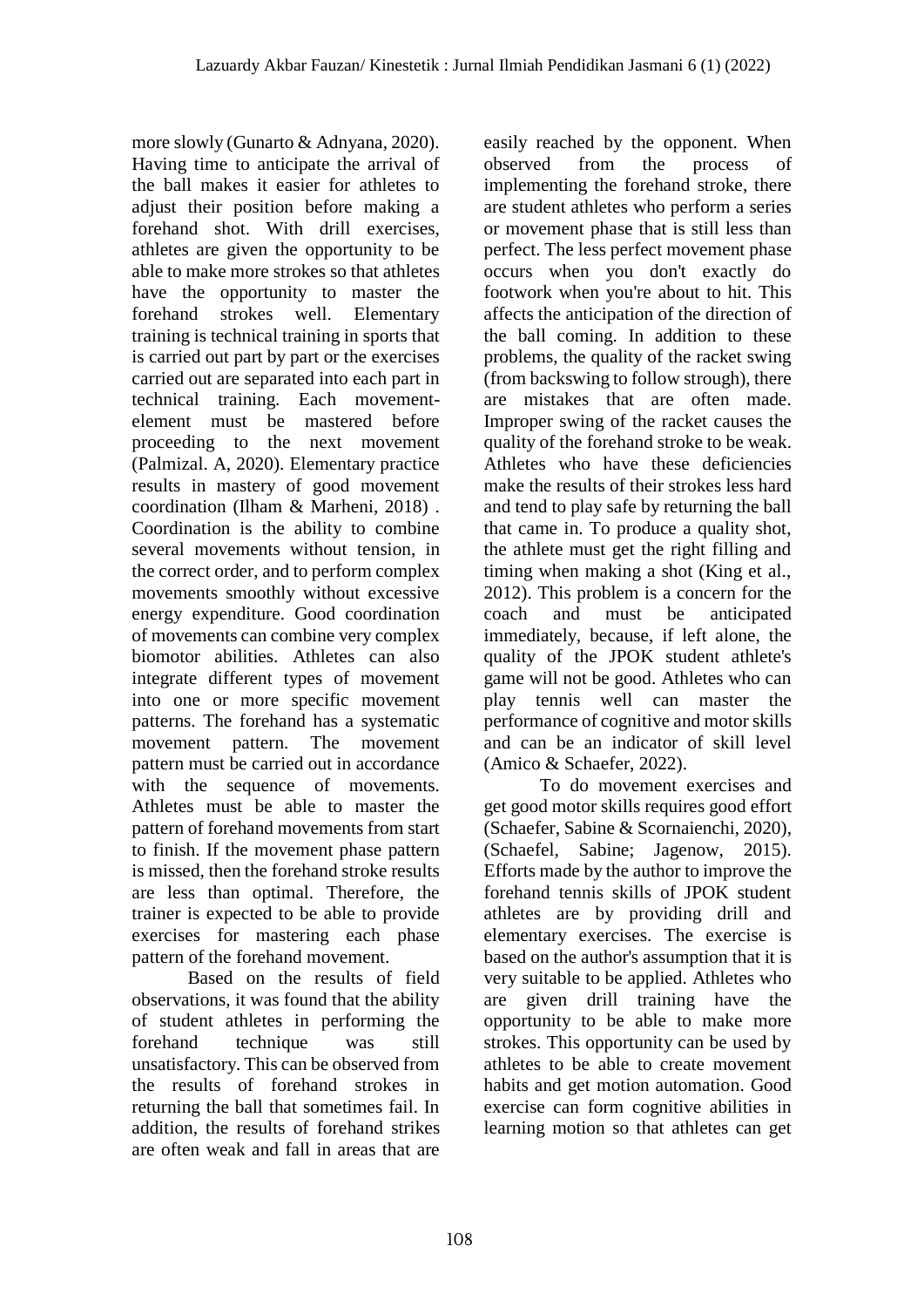motion automation (Furley, P., & Wood, 2016).

Elementary exercises are very suitable to be applied. Athletes who are given elementary training are given the opportunity to be able to carry out the movement part by part or the exercises carried out are separated into each part of the technical training. This exercise provides an opportunity for students to be able to improve every phase of movement in tennis forehand strokes. By being given the opportunity to do exercises in each phase, it allows athletes to be able to carry out each phase of the movement well and is expected to produce better quality forehand strokes. Based on the background above, the hypothesis is taken in this study, namely 1) drill exercises have a significant effect on the forehand ability of JPOK student athletes, 2) Elementary training has a significant effect on the forehand ability of JPOK student athletes.

# **METHODS**

The research method used in this study is a quantitative research method with a descriptive approach, namely the data generated in the form of words or narratives. This research uses experimental research. Experimental research is research to determine the effect of the independent variables on the dependent variable (Sugiyono, 2016). Variables are the subject matter that is appointed as the title of a study (Fathoni Hidayat, 2019). There are 2 variables in this study, namely the independent variable and the dependent variable. The independent variables in this study are drill exercises and elementary exercises. The dependent variable is forehand ability. The research method used is an experiment with a one-group pretestposttest design. Determination of the design refers to the opinion (Sudjana, 2014) the experimental units grouped in a group in such a way that the experimental units in the group are relatively homogeneous and the number of experimental units in the group is the same as the number of treatments being studied. The treatment in the study was carried out with the first meeting carrying out the initial test, the treatment at the 2nd meeting until the 15th meeting by passing the treatment, and at the 16th meeting the final test was carried out. By using this research method, it aims to determine the effect of exercise on a variable on the experimental group by basing on the results of the pre test and post test. The pre-test and post-test data were collected using the Hewitt Tennis Achievement Test test instrument which was modified according to the needs of forehand stroke data collection. The test instrument was written by James S. Bosco and William F. Gustafson (in (Mulya & Agustryani, 2020). The test to measure the forehand has a validity level of 0.63 and a reliability level of 0.75.

# **Participants**

Population is a generalization area consisting of objects/subjects that have certain quantities and characteristics determined by the author to be studied and then conclusions are obtained (Sugiyono, 2016). The population of this study was the JPOK Club tennis players, totaling 16 people. After determining the research population, the next step is to determine the research sample. Sample based on opinion (Susanti, 2019) a part that is selected in a certain way to represent the entire population group. The similarity of the characteristics of the sample with the parent population causes the sample to be a representative of the population. The sample in this study was the JPOK Club tennis players, totaling 16 people. The characteristics of this research sample consisted of several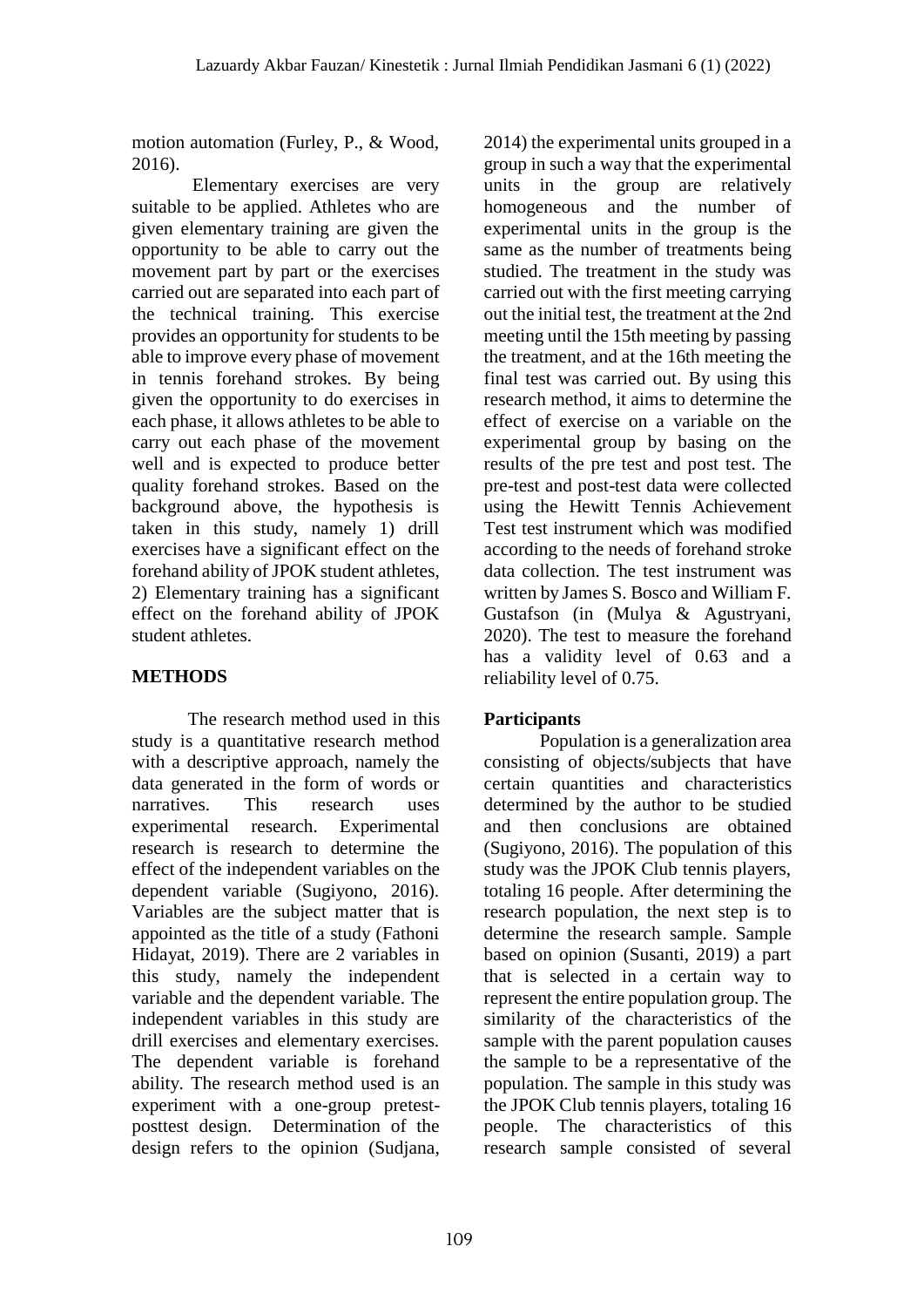levels of force and their status was still an active JPOK student who was still actively practicing tennis at the JPOK Club.

## **Sampling Procedures**

Sampling using total sampling technique. Total sampling is a sampling technique where the number of samples is the same as the population (Sugiyono, 2016). The reason for taking the total sampling was because the total population was less than 100. The number of samples in this study were 16 athletes. The location used in this study is in the field of the JPOK FKIP ULM Banjarbaru campus, which is located at Jalan Taruna Praja Raya, North Loktabat, Banjarbaru City, South Kalimantan. The field where this research is located has good conditions so that it can be used for athlete training.

## **Materials and Apparatus**

This research requires equipment used for testing and for giving treatment. This equipment is a tool in collecting research data so that it can determine the quality of the data collected (Hamni Fadlilah Nasution, 2016). The equipment needed is a) Tennis court for single game, b) Racket, c) Tennis ball, d) Rope, e) Meter, f) Score list, g) Duct tape, h) Camera, i) Documentation book.

# **Procedures**

This research is experimental research. This research pattern uses the M-S pattern or Match Subject Design. This means that matching is done by subject and subject. Grouping the group by making two groups, namely the experimental group and the control group. The pairing used is ordinal pairing. To balance the two groups, this is done by means of subject matching ordinal pairing, namely subjects whose results are the same or almost the same in the initial test, ranking is carried out and then paired with the AB-BA formula. This Method, two groups are formed that have a balanced level of ability. This aims to provide equal opportunities for both groups to be the experimental group and the control group, so that the subjectivity of the researcher is not included in it. The experimental group did drill exercises and the control group did elementary exercises.

The steps taken in group formation are:

- 1) Carry out a pre test to determine the ability of forehand strokes. The results of this initial test serve as the basis for group division. The test model used is: Hewitt Tennis Achievement Test. This initial test was carried out with a sample procedure of 10 forehand strokes, previously given the opportunity to each perform 3 forehand strokes as an experiment. Samples are called one by one according to the list of numbers that have been compiled. After the score taker and target supervisor were ready, the sample tested forehand strokes 10 times. The ball from the forehand must enter above the net and under the rope stretched over the net at a height of 2.13 m from the floor. The result recorded is the number of balls that enter the score. If the ball passes over the rope, then the score is divided by 2.
- 2) Divide the group into two, namely the experimental group and the control group. The treatment in this study was the experimental group doing drill exercises and the control group doing elementary exercises. Exercise is done 4 times a week and lasts for 4 weeks. The frequency of this exercise is in accordance with the considerations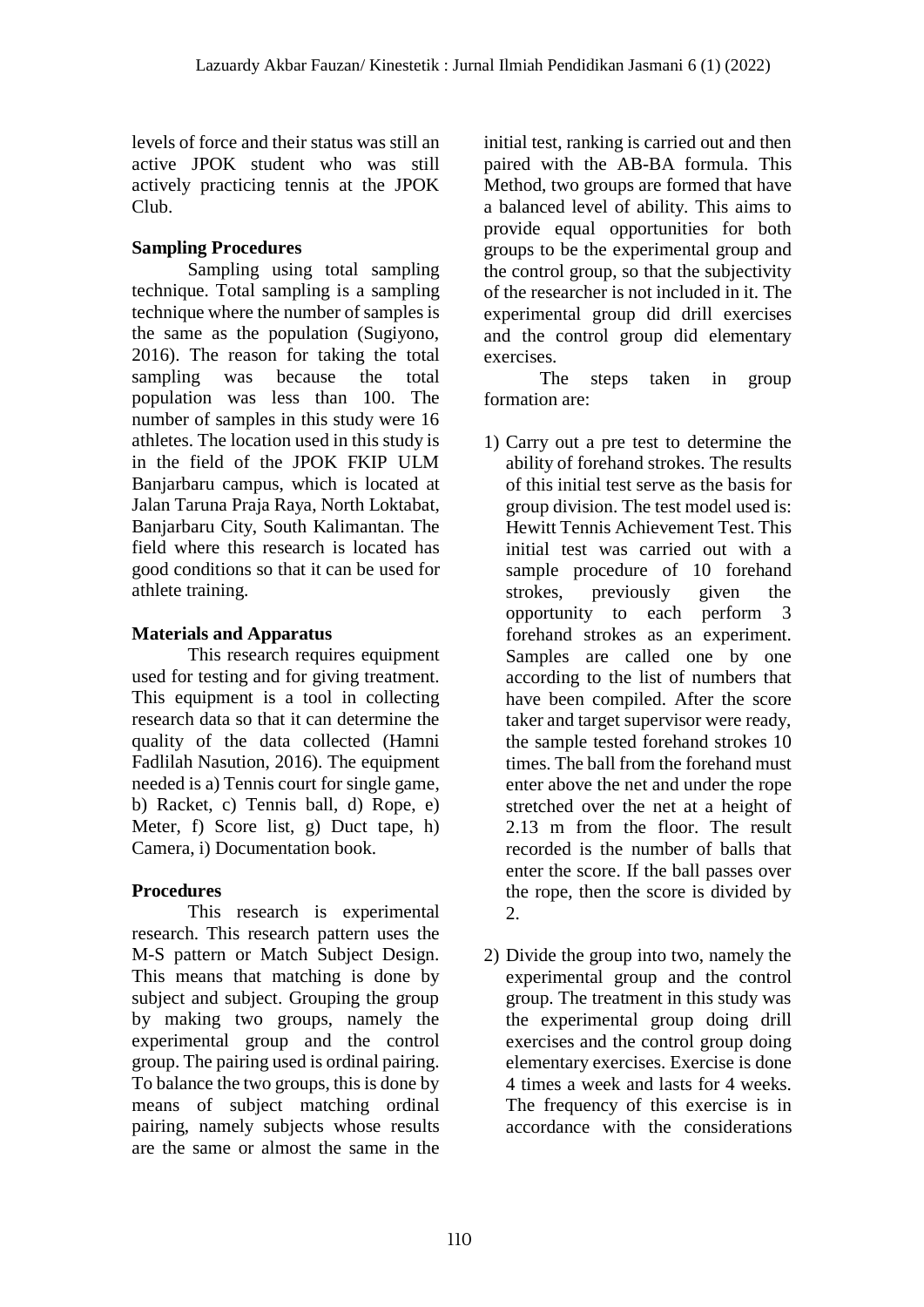(Fox, T.L.E.L., Bowers, R.W., dan Foss, 2013), (Kizilay et al., 2016).

3) After the experiment was completed, post-test data was collected using the same test instrument as the pre-test. The post test is carried out with the aim of knowing the results of the exercise achieved by the testee from each group after carrying out the training program (Wanli, 2011).

#### **Design or Data Analysis**

Experiments and tests have been completed, the next step is to tabulate the data to calculate descriptive statistics. Hypothesis testing is done by testing the requirements of the data normality test and homogeneity test using Kolmogorov Smirnov and chi-square. The next step is to perform a paired t-test. The analysis of the experimental results is based on subject matching (M-S) using a t-test on a related sample (Sutrisno Hadi, 2015) (Sutrisno Hadi, 2015). Testing the research hypothesis is carried out with the provisions of the pre-test if the t-count value is equal to or greater than the t-table then this hypothesis is rejected. If the tcount value is smaller than the t-table value, the null hypothesis is accepted. If the results of the pre-test at the time of the post-test, the t-count value is greater than the t-table, then the null hypothesis is accepted. If the value of t-count is smaller than t-table, then the null hypothesis is rejected. This data processing uses a computerized system with Statistical Product and Service Solutions (SPSS).

### **RESULT**

Data analysis was carried out to obtain an answer to the formulated problem and the research hypothesis. Data processing is carried out using statistical formulas so that it can be seen which form of forehand exercise affects the athlete's tennis stroke.

Based on the statistical data processing procedure, after ranking the sample scores from the highest score to the lowest score. The next step is to group it with the AB-BA procedure. After grouping, group A and group B were obtained. Group A or the experimental group did drill exercises and group B or control group did elementary exercises. The next step is to find the average score and standard deviation. These values are used to test for normality, homogeneity, improvement, and hypothesis testing. The average value and standard deviation of the initial test, post-test and improvement of the two groups can be seen in Table 1.

**Table 1.** The Results Of The Average Value, Standard Deviation, Pre Test And Post Test And The Improvement

| Of The Forehand Test               |            |               |      |
|------------------------------------|------------|---------------|------|
| Group                              | <b>Tes</b> | X             | Sd   |
| Group A<br>(drill)<br>exercise)    | Pre test   | 15,88         | 7,18 |
|                                    | Post test  | 19,50<br>7,36 |      |
|                                    | Enhancemen | 3,62          |      |
|                                    |            |               |      |
| Group B<br>(elementer<br>exercise) | Pre test   | 15,69         | 6,34 |
|                                    | Post test  | 17,38         | 6,35 |
|                                    | Enhancemen | 1,69          |      |
|                                    |            |               |      |

Based on the table above, it can be seen that the results of group A in the pretest were 15.88. Post-test was 19.50, an increase of 3.62, the results of group B. in the pretest was 15.69. Post-test was 17.38, an increase of 1 ,69.

Normality Test Results of Pre-Test and Post-Test Data

The next step of data analysis is to test the normality of the data using the Lilliefors statistical test. The results of testing the normality of the initial and final test data for both groups can be seen in Table 2.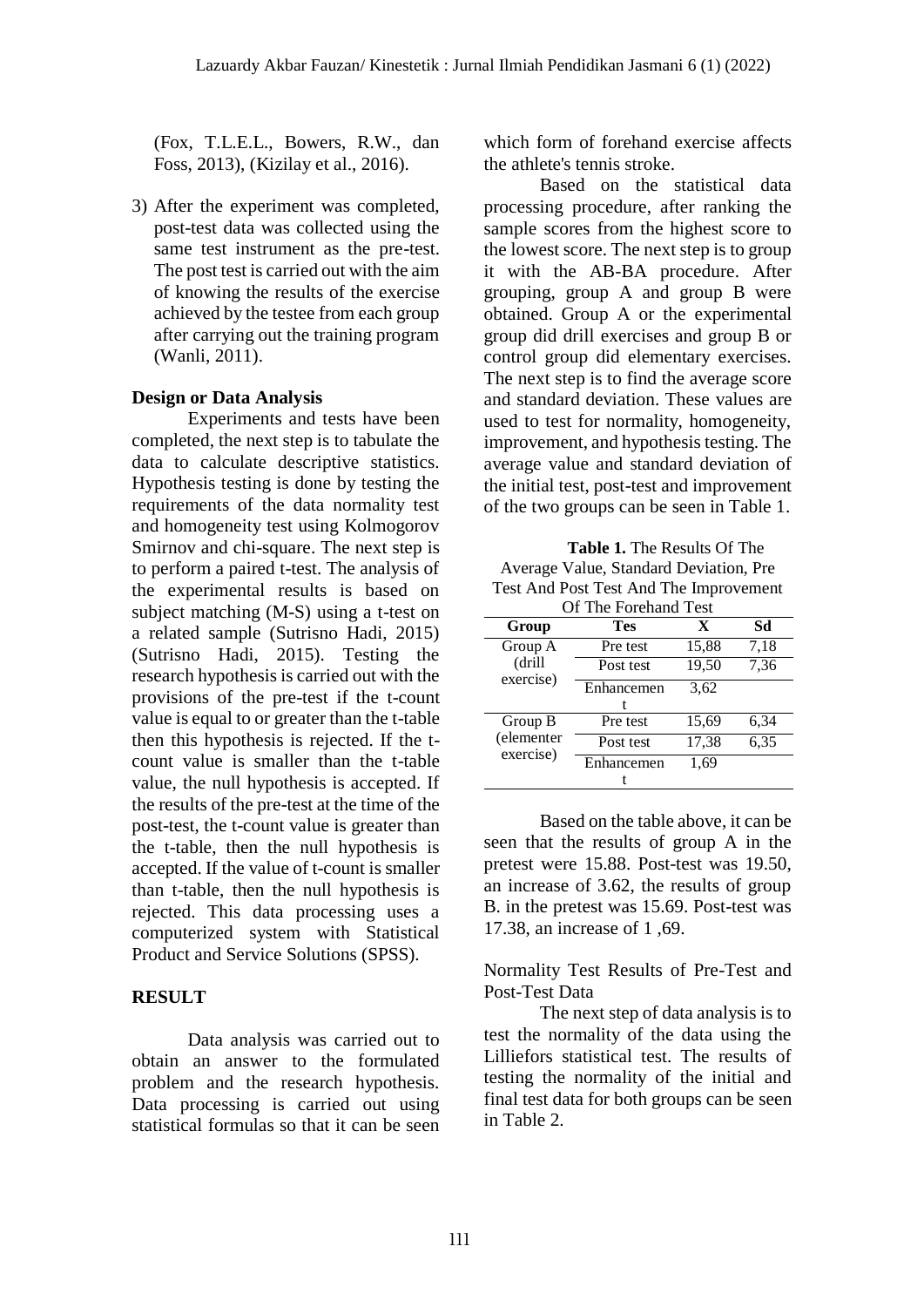| Ability                         |                 |                 |                   |                    |  |
|---------------------------------|-----------------|-----------------|-------------------|--------------------|--|
| Grou<br>р                       | <b>Tes</b><br>t | L<br>Coun<br>t. | L<br><b>Table</b> | Interpretati<br>on |  |
| Grou<br>рA                      | Pre<br>test     | 0,112           | 0,285             | Normal             |  |
| (drill<br>exerci<br>se)         | Post<br>test    | 0.107           | 0,285             | Normal             |  |
| Grou<br>p B                     | Pre<br>test     | 0,135           | 0,285             | Normal             |  |
| (elem<br>enter<br>exerci<br>se) | Post<br>test    | 0.127           | 0.285             | Normal             |  |

**Table 2.** Normality Test Results of Initial Test and Final Test of Forehand

Based on Table 2 above, it is known that the calculated L value (L0) for the initial test and post-test for both groups is smaller than the L table at a significance level of 0.01 with a number of samples (N) 8. This means that the data is normally distributed. This refers to the Lilliefors normality test criteria that if L count  $(L0) < L$  table, then the data is normally distributed. Meanwhile, if L count  $(L0)$  > L table, then the data is not normally distributed.

Results of Homogeneity Test of Pre-Test and Post-Test Data

The next step of data analysis is to test the homogeneity of the initial test data and test the homogeneity of the final test data for each group. The results of the data homogeneity test from each test can be seen in Table 3.

**Table 3.** Results of Homogeneity Testing of Pre-Test and Post-Forehand Test

|                                    |           | Data       |               |
|------------------------------------|-----------|------------|---------------|
| <b>Test</b><br><b>Periode</b>      | F         | F<br>table | Interpretatio |
|                                    | cou<br>nt |            | n             |
| Group A<br>(drill<br>exercise)     | 1,01      | 4.99       | Homogeneous   |
| Group B<br>(elementer<br>exercise) | 1,34      | 4.99       | Homogeneous   |

The criteria for testing the homogeneity of the hypothesis Ho can be accepted if F (1- $\alpha$ ) (n-1) < F  $\frac{1}{2}$   $\alpha$  (n1 - 1, n2 - 1), and reject Ho if F (1- $\alpha$ ) (n-1) > F  $\frac{1}{2} \alpha$  (n1 - 1, n2 - 1). On the basis of testing the two variance similarities in Table 3 above, the F count for the initial test group A of  $1,01$  smaller than F tabel  $(0.025.7/7)$  is 4,99. The interpretation of the test results is homogeneous. While the results of the final test of group B are 1,34 smaller than F tabel  $(0.025,7/7)$  is 4,99. The interpretation of the test results is homogeneous.

#### **Hypothesis testing**

The hypotheses in this research are (1) Drill exercise has a significant effect on the forehand skills of JPOK tennis athletes. (2) Lamenter training has a significant effect on the forehand skills of JPOK tennis athletes. Hypothesis testing on the results of group A and group B is presented in Table 5.

**Table 4.** Hypothesis Testing of

| Exercise Results Groups A and B |                 |          |           |           |                           |
|---------------------------------|-----------------|----------|-----------|-----------|---------------------------|
| Grou<br>р                       | X               | Sd       | cou<br>nt | tabl<br>e | <b>Interpret</b><br>ation |
|                                 | 19.             | 7.3      | 17,6      | 2,36      | <b>Not</b>                |
| R                               | 50<br>17.<br>38 | 6<br>6.3 | 8.04      | 2.36      | Significa<br>nt           |

Based on the results of the t-test calculation, it shows that there is no difference in the two test groups, at a significance level of 0.01. This shows that drill and elementary exercises have the same effect on forehand ability. Thus the null hypothesis is accepted, and the alternative hypothesis is rejected.

#### **DISCUSSION**

Based on the results of data analysis, it was found that drill exercise had an effect on the forehand ability of JPOK tennis athletes, the t-count was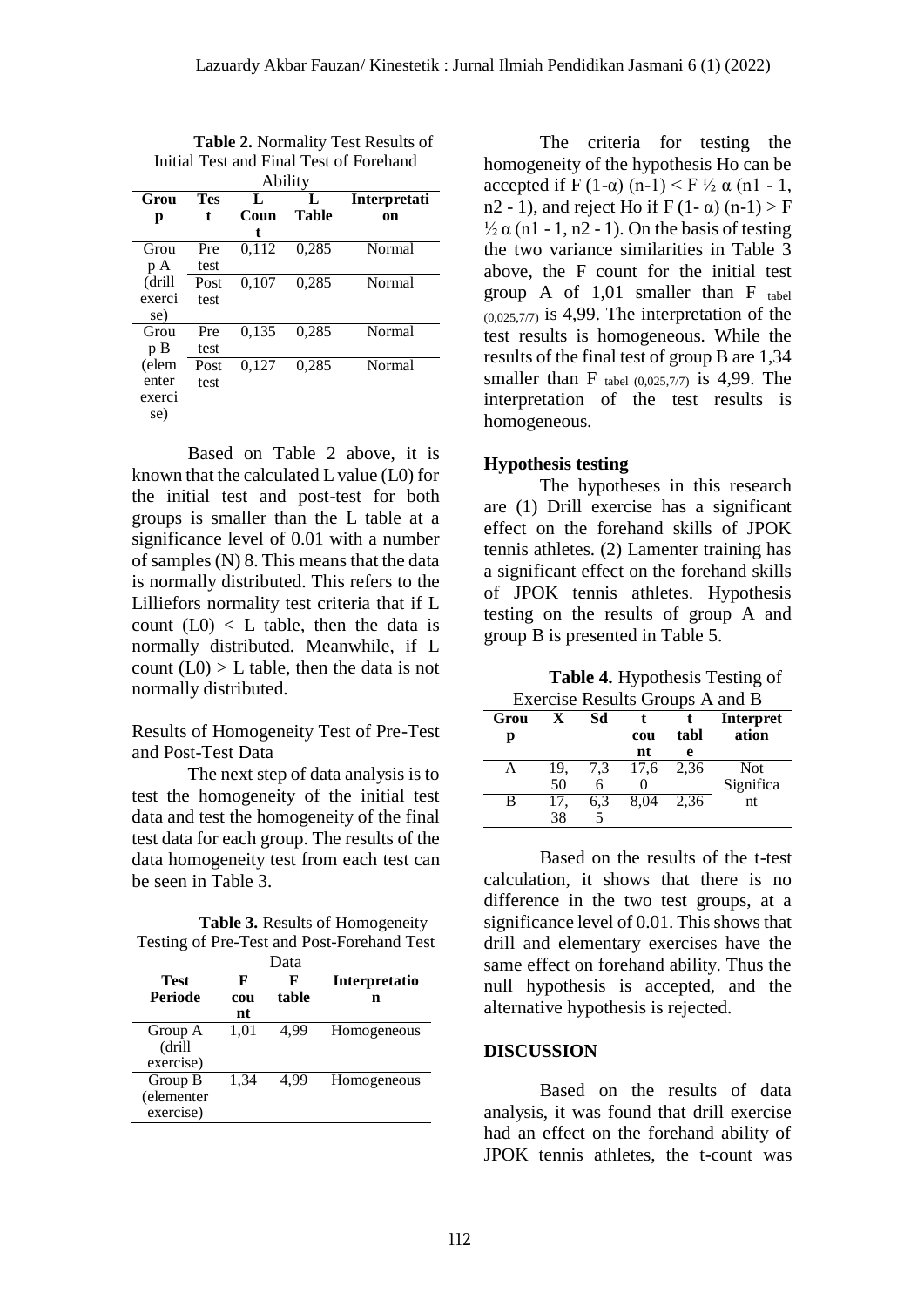greater than t-table  $17.60 > 2.36$ . Elementary exercise has an effect on the forehand ability of JPOK tennis athletes, obtained t-count is greater than t-table  $8.04 > 2.36$ . Drill and elementary drills are tennis forehand skills that can contribute to improving the achievement of training goals. This is in accordance with the results of research conducted by (Yusuf et al., 2019) that drill training has an effect on increasing tennis groundstroke ability. Drill exercise is a form of exercise that is carried out by providing a planned and systematically arranged program that is carried out repeatedly or continuously. Drill training is a trainer-oriented training method and is very suitable if the learning goal is for athletes to master certain movement skills (Wahyu Cirana et al., 2021). Drill exercises have an element of repetition training. Drill exercises are exercises that focus on one material and focus on repetition (Akwila Febri Pradana, 2016). Repeated exercises that are carried out continuously can form motion memory in athletes so that athletes can get movement automation. If the automation of motion has been obtained, the athlete can easily master every movement that has been trained. The increasing results of forehand strokes from pre test and post test through drill exercises can be concluded that athletes can do good exercises with repetition exercises that are carried out to obtain quality automation movement of forehand strokes.

Elementary exercises are exercises that are carried out step by step, or provide training material based on the phases of the movement (Palmizal. A, 2020), (Muji Rahayu, 2020). From this exercise the athlete is able to analyze each phase of the movement in doing the forehand stroke. An indicator of the success of tennis athletes in hitting forehands well is by performing each phase of the movement perfectly. So in every exercise the athlete must really master every phase of the movement. If in the forehand movement phase there is a wrong movement phase then the forehand stroke will not be perfect. Phases of movement that must be mastered by athletes in doing forehand according to (Brown, 2016) are the stages of preparation, implementation, and further movement. The preparation stage for the implementation sequence is (1) grip, (2) swing the racket back first, (3) turn sideways to the net and step towards the target. The implementation stage, the order of implementation is (1) move the body weight forward, (2) swing the racket parallel to the field, (3) wrist lock, (4) focus on the ball, hit the ball on the racket's sweat spot and hit it as soon as possible. . The advanced movement stage in the sequence of execution is, (1) continue swinging after hitting, (2) swing the racket across and up, and direct the racket towards the target. To get a good quality forehand, the athlete must master every phase of the forehand movement. The exercise process that is carried out carefully and repeatedly will improve biomotor abilities (Evita, Yuniar; Subagio, 2016). This can cause athletes to be more skilled, strong and efficient in carrying out movements and result in increased forehand skills.

# **CONCLUSION**

Based on the results of data analysis in this study, it can be concluded that 1) There is an effect of drill and elementary exercises on the forehand abilities of the JPOK Club tennis athletes, 2) The drill training method has a better effect than elementary training on the forehand abilities of the JPOK Club tennis athletes. The coach can apply drill and elementary exercises to improve the athlete's forehand hitting ability.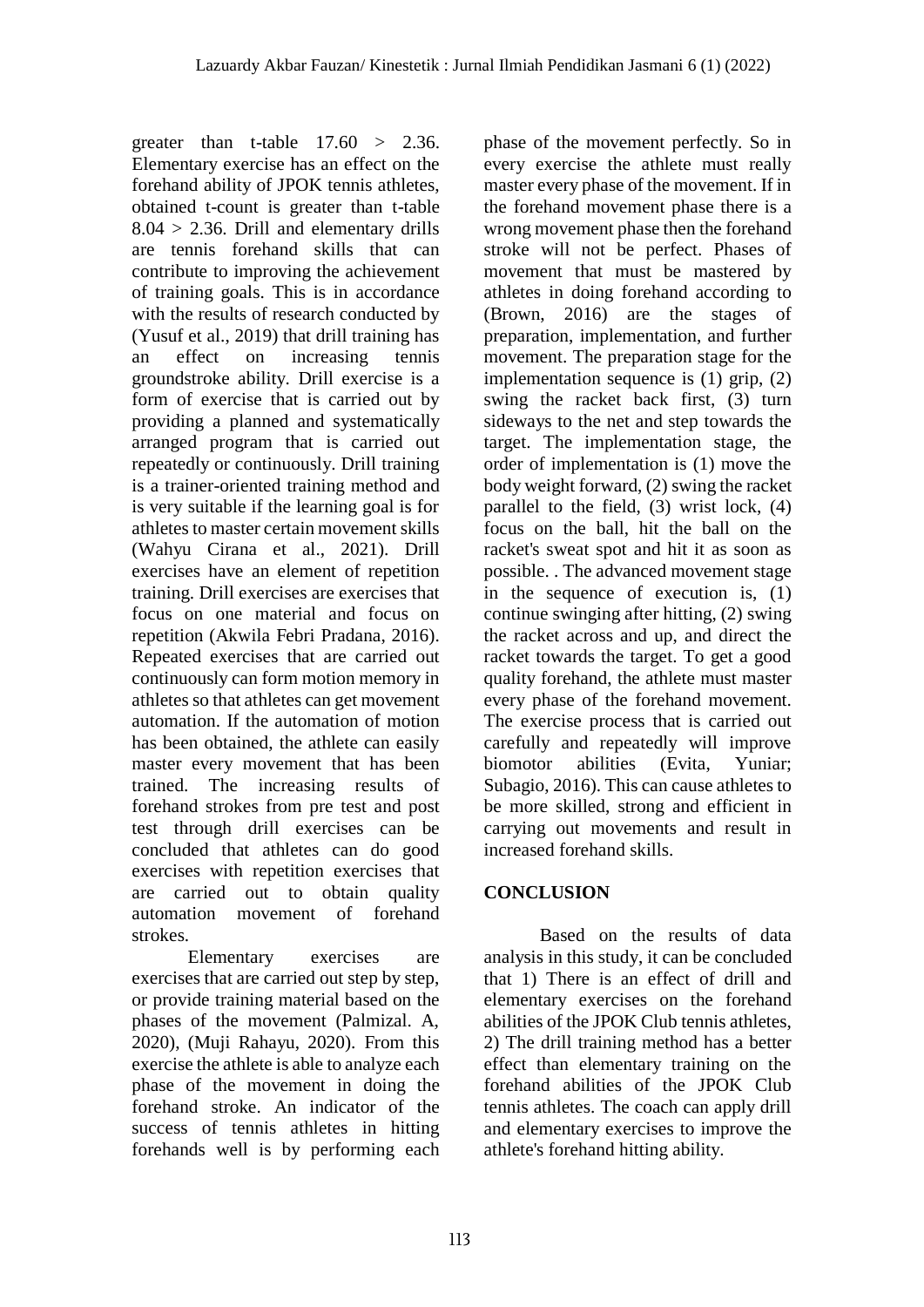### **ACKNOWLEDGEMENT**

Thank you to Lambung Mangkurat University and all partners involved in this research process.

### **REFERENCES**

- Akwila Febri Pradana. (2016). Pengaruh Latihan Drilling Dropshot Dan Strokes Dropshot Terhadap Peningkatan Dropshot Pada Atlet Bulutangkis Putra Usia 10-11 Tahun Pb. Natura Prambanan Yogyakarta. In Science of Surveying and Mapping (Vol. 41). Universitas Negeri Yogyakarta.
- Alexandru, M. A., Ruxandra, R., & Carmen, G. G. (2014). Predictors of Tennis Performance of Junior Players. Procedia - Social and Behavioral Sciences, 116(Ester 2003), 5169–5174. https://doi.org/10.1016/j.sbspro.2014.01 .1094
- Amico, G., & Schaefer, S. (2022). Tennis expertise reduces costs in cognition but not in motor skills in a cognitive-motor dual-task condition. Acta Psychologica, 223(January), 103503. https://doi.org/10.1016/j.actpsy.2022.10 3503
- Brown, J. (2016). Tenis Tingkat Pemula. Rajagrafindo Persada.
- Dewi Angraini, A. F. (2020). Pengaruh Latihan Highest Rally Forehand Dan Latihan Feeding Forehand Terhadap Kemampuan Forehand Drive Tenis Lapangan Atlet Kota Pariaman Tennis Club. Jurnal Patriot Volume 2 Nomor 2, Tahun 2020, 2(2), 434–445. https://doi.org/https://doi.org/10.24036/ patriot.v2i1
- Dwijaya, R. I., Pradipta, G. D., & Setiyawan, S. (2020). Pengaruh Metode Latihan Drill Terhadap Ketepatan Pukulan Backhand Clear Pada Siswa Ekstrakurikuler Bulutangkis SMK Negeri 3 Jepara. Journal of Physical Activity and Sports (JPAS), 1(1), 101– 109.

https://doi.org/10.53869/jpas.v1i1.21

Evita, Yuniar; Subagio, I. (2016). ANALISIS GERAK FOREHAND TENIS LAPANGAN PADA RAFAEL NADAL. Jurnal Prestasi Olahraga, 3, 139–145.

https://ejournal.unesa.ac.id/index.php/ju rnal-prestasi-

olahraga/article/view/35826

- Fathoni Hidayat. (2019). Pengaruh Latihan Precision With Tempo Terhadap Akurasi Pukulan Groundstroke Pada Ukm Tenis Lapangan UNY. In Pendidikan Kepelatihan Olahraga Universitas Negeri Yogyakarta (Vol. 8, Issue 5). Universitas Negeri Yogyakarta.
- Fauzan, L. A., & Sarmidi, H. (2020). The Difference of Backhand Drive Ability Using Internal Drive Method and Drive Crosscourt Method for Tennis Players. 407(Sbicsse 2019), 91–92. https://doi.org/10.2991/assehr.k.200219 .024
- Fox, T.L.E.L., Bowers, R.W., dan Foss, M. . (2013). The Physiological Basis for exercise and Sport. Scientific Research Publishing, 5(1).
- Furley, P., & Wood, G. (2016). Working memory, attentional control, and expertise in sports: A review of current literature and directions for future research. Journal of Applied Research in Memory and Cognition, 5(4), 415–425. https://doi.org/https://doi.org/10.1016/j. jarmac.2016.05.001
- Gunarto, P., & Adnyana, I. K. S. (2020). Pengaruh Metode Latihan Drill dan Alley Rally Terhadap Akurasi Groundstroke Topspin Tenis Lapangan. Jurnal Penjakora, 7(2), 143. https://doi.org/10.23887/penjakora.v7i2 .27908
- Hamni Fadlilah Nasution. (2016). Instrumen Penelitian Dan Urgensinya Dalam Penelitian Kuantitatif. Jurnal Ilmu Ekonomi Dan Keislaman, 4(1), 59–75. https://doi.org/https://doi.org/10.24952/ masharif.v4i1.721
- Ilham, M., & Marheni, E. (2018). Pengaruh Metode Latihan Elementer dan Konvensional Terhadap Kemampuan Groundstroke Forehand Tenis Lapangan. Jurnal JPDO, 1(1), 130–134. http://jpdo.ppj.unp.ac.id/index.php/jpdo /article/view/169

King, M. A., Kentel, B. B., & Mitchell, S. R.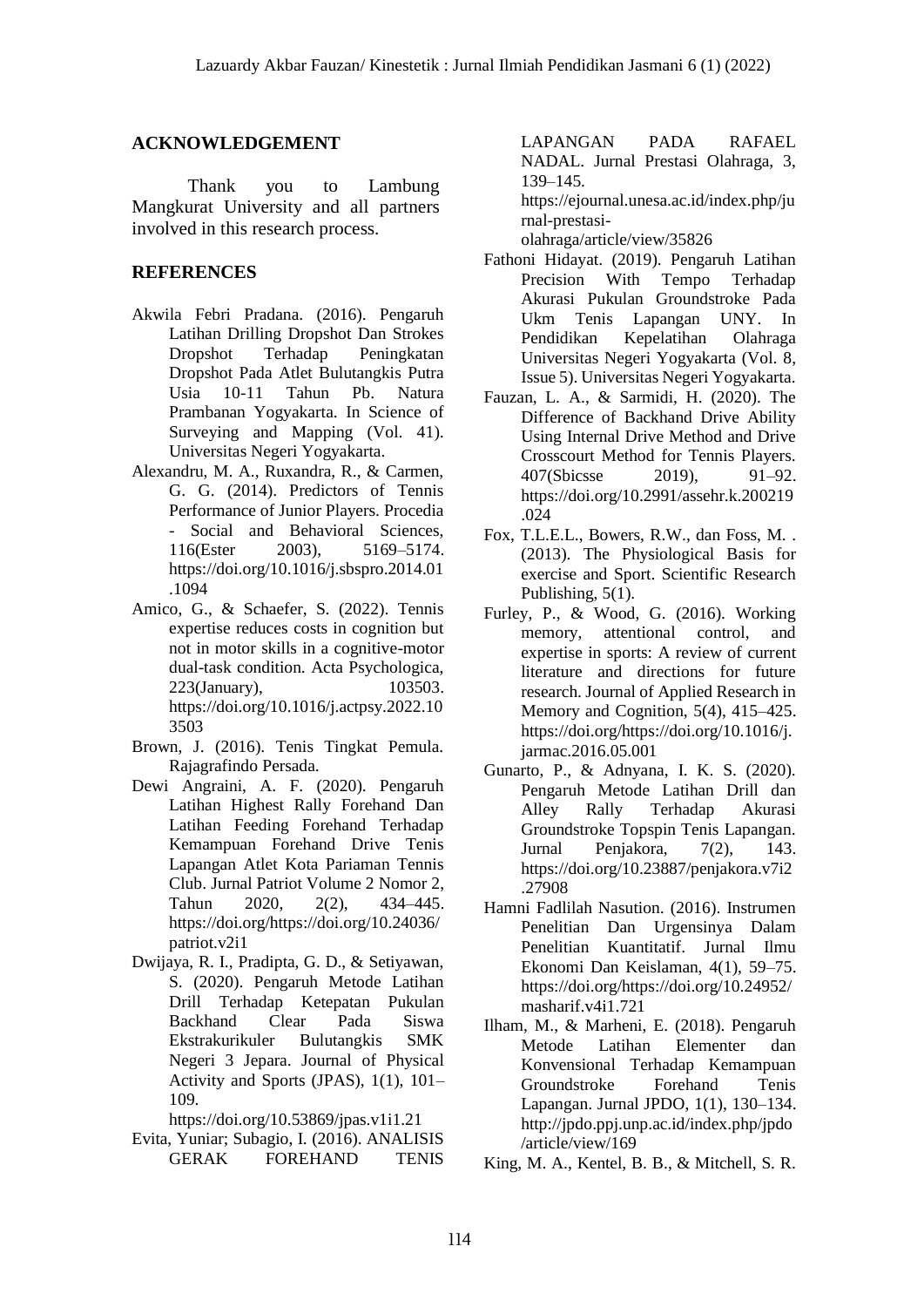(2012). The effects of ball impact location and grip tightness on the arm, racquet and ball for one-handed tennis backhand groundstrokes. Journal of Biomechanics, 45(6), 1048–1052. https://doi.org/10.1016/j.jbiomech.2011 .12.028

Kizilay, F., Arslan, C., Kerkez, F. İ., Beykumul, A., & Kizilay, E. (2016). The Effects of Aerobic Exercise Training on Basal Metabolism and Physical Fitness in Sedentary Women. Health, 08(02), 173–180.

https://doi.org/10.4236/health.2016.820 20

- Mahendra, I. R. P. N. S. J. (2012). Kelentukan Pergelangan Tangan Dan Koordinasi Mata Tangan Dalam Pukulan Forehand Tenis Meja. JSSF (Journal of Sport Science and Fitness), 1(1). https://doi.org/10.15294/JSSF.V1I1.214
- Maulidin, M., Syah, H., & Primayanti, I. (2020). Pengaruh Gaya Mengajar dan Koordinasi Mata-Tangan terhadap Keterampilan Dasar Forehand Tenis. Jurnal Penelitian Dan Pengkajian Ilmu Pendidikan: E-Saintika, 4(2), 126. https://doi.org/10.36312/esaintika.v4i2.199
- Muji Rahayu, dkk. (2020). Efektifitas Latihan Elementer Dalam Mengembangkan Kemampuan Dribbling Sepakbola. Jurnal Visipena, 11(2), 99–115.
- Mulya, G., & Agustryani, R. (2020). Pengaruh Latihan Stroke ke Dinding dan Latihan Stroke Berpasangan terhadap Keterampilan Forehand Groundstroke pada Peserta UKM Tenis Lapang UNSIL Kota Tasikmalaya. JOSSAE (Journal of Sport Science and Education), 4(2), 55–62.
- Ngatman, N., & Sulistyatna, E. (2017). Tingkat Kemampuan Forehand Groundstroke Dan Backhand Groundstroke Siswa Sekolah Tenis Menoreh Tennis Club, Handayani Tennis Club Dan Bantul Tennis Camp. Jorpres (Jurnal Olahraga Prestasi),  $13(1),$   $1-9.$ https://doi.org/10.21831/jorpres.v13i1.1 2880
- Palmizal. A. (2020). Pengaruh Metode Latihan Elementer Terhadap Akurasi

Groundstroke Forehand Dalam Permainan Tenis. Jurnal Ilmiah PENJAS, ISSN : 2442-3874 Vol 3. No.2 Oktober 2017, 3(2), 10–19. http://jurnal.globalhealthsciencegroup.c om/index.php/JPPP/article/download/8 3/65%0Ahttp://www.embase.com/searc h/results?subaction=viewrecord&from= export&id=L603546864%5Cnhttp://dx. doi.org/10.1155/2015/420723%0Ahttp:/ /link.springer.com/10.1007/978-3-319- 76

- Schaefel, Sabine; Jagenow, D. J. V. (2015). The influence of cognitive load and walking speed on gait regularity in children and young adults. Gait & Posture, 41, 258–262. https://doi.org/https://doi.org/10.1016/j. gaitpost.2014.10.013
- Schaefer, Sabine & Scornaienchi, D. (2020). Table Tennis Experts Outperform Novices in a Demanding Cognitive-Motor Dual-Task Situation. Journal of Motor Behavior, 52, 204–213. https://doi.org/https://doi.org/10.1080/0 0222895.2019.1602506
- Sianipar, M. A. (2019). Perbedaan Pengaruh Latihan Forehand Drive Menggunakan Feeding Dengan Latihan Forehand Drive Groundstroke Ke Dinding Terhadap Hasil Forehand Drive. Jurnal Prestasi, 2(4), 38. https://doi.org/10.24114/jp.v2i4.11914
- Sinulingga, Andrew Rinaldi & Nova, A. (2020). Pengaruh Latihan Footwork Terhadap Akurasi Pukulan Forehand Groundstroke Tenis Lapangan. Jurnal Ilmiah STOK Bina Guna Medan, 1, 1–6. https://doi.org/https://doi.org/10.55081/ jsbg.v9i1.256
- Sudjana. (2014). Metode Statistika (6th ed.). Tarsito.
- Sugiyono. (2016). Metode Penelitian<br>Kuantitatif. Kualitatif dan R&D. Kuantitatif, Kualitatif dan R&D. Alfabeta.
- Susanti, R. (2019). Sampling Dalam Penelitian Pendidikan. Jurnal Teknodik, 16, 187–208. https://doi.org/10.32550/teknodik.v0i0. 543
- Sutrisno Hadi. (2015). Methodology Research (2nd ed.). Yayasan Penerbitan Fakultas Psikologi UGM.